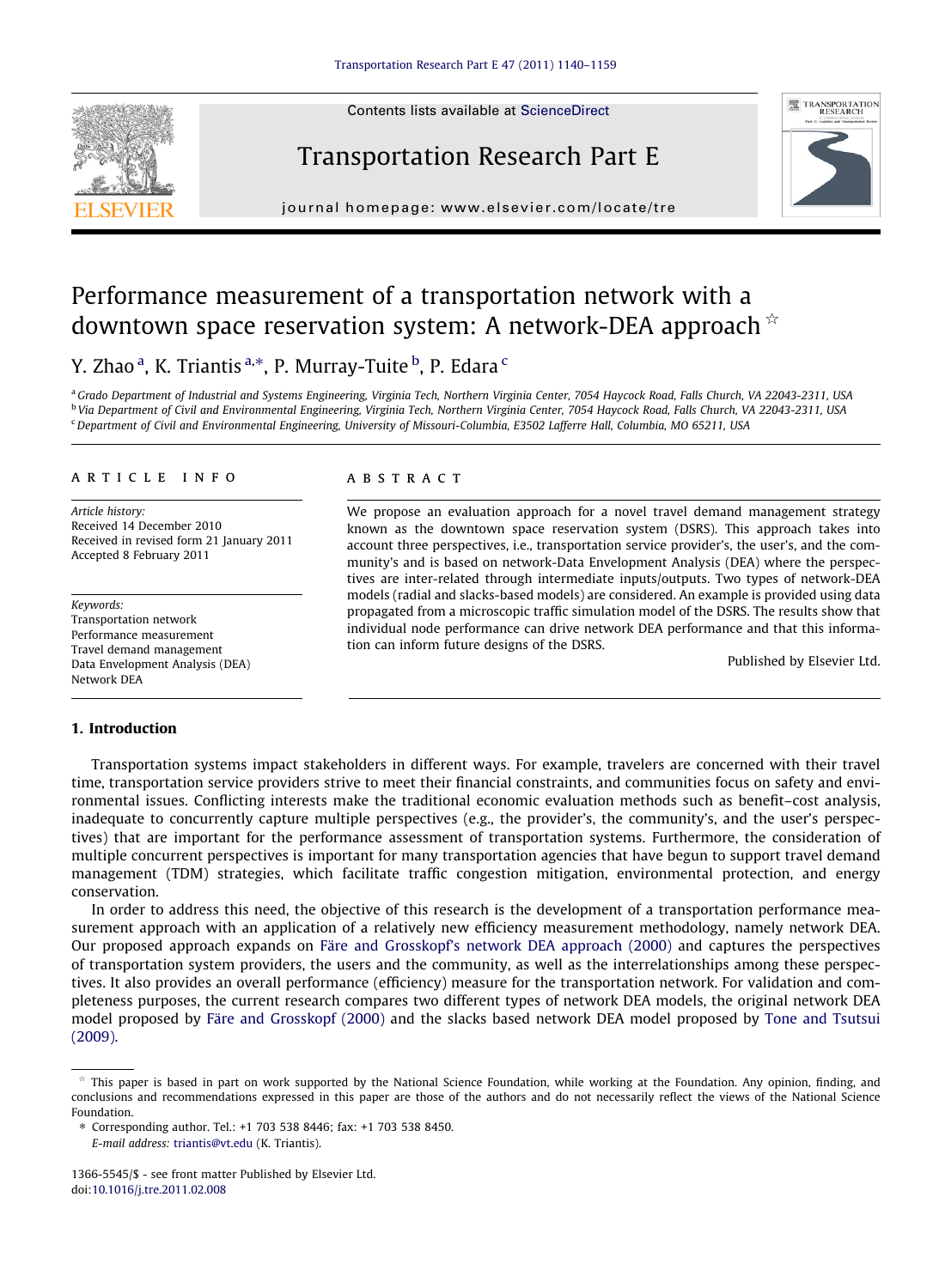The essence of our approach is to compare and contrast various instances (scenarios) that occur in the transportation network under the execution of a TDM strategy, namely the downtown space reservation system (DSRS). The scenarios constitute the production possibility set for our analysis. Traffic flow of a downtown area, where the DSRS is implemented, is simulated with a microscopic approach. The data that support the performance measurement analytical approach is obtained from the execution of the micro simulation [\(Zhao et al., 2010a\)](#page--1-0).

The remainder of this paper is organized as follows. Section 2 presents a brief background of the DSRS and the microscopic traffic simulation. Overview of transportation performance measures and the three-perspective conceptual performance measurement approaches are provided in Section 3. Section 4 introduces the DEA and Network DEA approaches, followed by mathematical descriptions of the original network DEA and the slacks based network DEA with inclusion of undesirable outputs in both models. In Section 5, an illustrative example is presented together with the comparison between the two different network models. Finally, conclusions and future system design and research directions are addressed in Section 6.

#### 2. Background

The transportation network evaluated in this research is characterized by the implementation of the TDM strategy, namely the downtown space reservation system (DSRS). It should be noted that this system has not been implemented. The DSRS has been developed for the purpose of congestion mitigation, for the center of a city or Central Business District (CBD). With the DSRS, travelers who want to drive in a designated downtown area have to book their time slots before making their trips. The transportation authority, who administers and supervises the DSRS, allocates time slots to travelers based on the availability of resources (i.e., road network capacity). Only those who get permission from the transportation authority can drive in the downtown area during the requested time period. The system alleviates traffic congestion by reducing excessive vehicles on the road. Details of the DSRS including implementation issues are addressed by [Zhao and Triantis](#page--1-0) [\(2009\)](#page--1-0) and [Zhao et al. \(2010a,b\)](#page--1-0).

The core of the DSRS is an optimization module that maximizes two objectives, i.e., people throughput and revenue obtained from the reservation system where both objectives are subject to the transportation network capacity. In the optimization module, the decision maker assigns weights to the two objectives reflecting their relative importance. In the DSRS, different vehicle types have different vehicle occupancy rates. The people throughput is the total number of travelers that the transportation system services.

In work that followed this initial research work, a microscopic traffic simulation model was built to obtain a better understanding of the transportation system behavior, to evaluate performance of the DSRS, and to evaluate the impact of various changes (e.g., changes in travel demand, etc.). The simulation model allows one to test the DSRS before it is implemented by providing a range of effectiveness measures (such as travel time and average speed). The simulation was based on a transportation network shown in Fig. 1, and it was run under different scenarios characterized by varying travel demand levels and by changing the relative importance of the people throughput and revenue objectives in the reservation system ([Zhao et al., 2010b\)](#page--1-0). The simulation provides the data for the network DEA model and this will be illustrated in Section 5.



Fig. 1. Transportation network for traffic simulation.